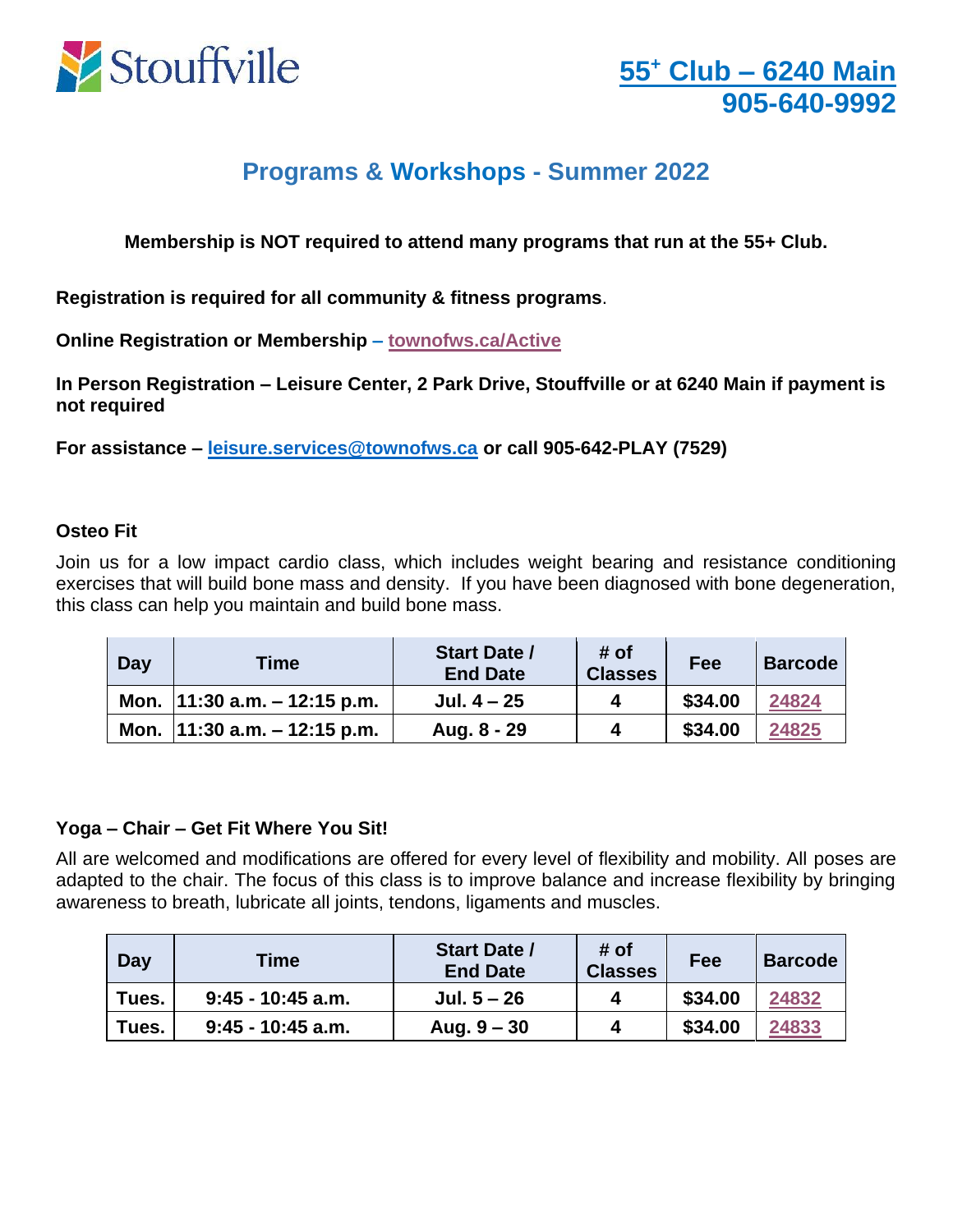

#### **Stretch 'n' Core**

This gentle class offers weight bearing and resistance exercises that stretch and strengthen the whole body. Students will see improvements in their balance, build strong, lean muscles and improvement efficiency of movement and mobility.

| <b>Day</b> | Time                | <b>Start Date /</b><br><b>End Date</b> | # of<br><b>Classes</b> | Fee     | <b>Barcode</b> |
|------------|---------------------|----------------------------------------|------------------------|---------|----------------|
| Wed.       | $9:45 - 10:35$ a.m. | Jul. $6 - 27$                          |                        | \$34.00 | 24826          |
| Wed.       | $9:45 - 10:35$ a.m. | Aug. 10 - 31                           |                        | \$34.00 | 24827          |

#### **Ultra Line Dance at Memorial Park**

Move to the music, step to the beat and learn the basics of line dancing. Simple steps and great music! Comfortable shoes is all you need.

| Day  | <b>Time</b>        | <b>Start Date /</b><br><b>End Date</b> | # of<br><b>Classes</b> | Fee     | <b>Barcode</b> |
|------|--------------------|----------------------------------------|------------------------|---------|----------------|
| Wed. | $6:15 - 7:15$ p.m. | <b>July 6 - 27</b>                     |                        | \$34.00 | 24821          |
| Wed. | $6:15 - 7:15$ p.m. | Aug. 10 - 31                           |                        | \$34.00 | 24822          |

## **Bridge Practice**

This program is suitable for those who already know the basics of **contract bridge,** but want to brush up on their bidding and playing skills and learn what is new in bridge. Program is open to non-members or members.

| Day           | Time               | <b>Start Date /</b><br><b>End Date</b> | # of<br><b>Classes</b> | Fee         | <b>Barcode</b> |
|---------------|--------------------|----------------------------------------|------------------------|-------------|----------------|
| <b>Thurs.</b> | 10:00 - 11:30 a.m. | July 7 - 28                            |                        | <b>FREE</b> | 24817          |
| <b>Thurs.</b> | 10:00 - 11:30 a.m. | Aug. 11 – Sept. 1                      |                        | <b>FREE</b> | 24818          |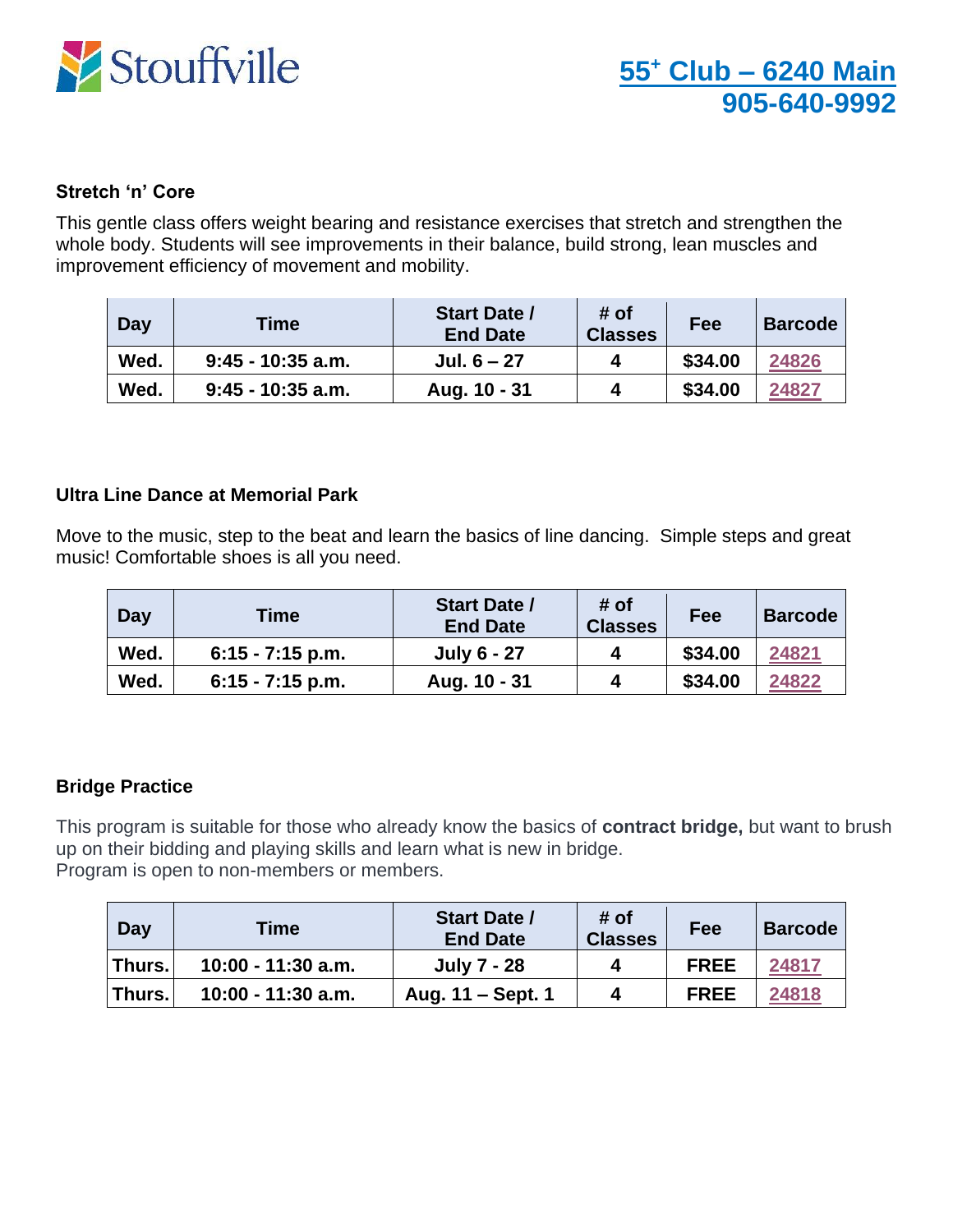

## **Art - Painting**

Back for another session! Bring your own materials and supplies – create, socialize and share perspective. Tables will be socially distanced so that you will have plenty of space to work while still able to enjoy the work of others and share ideas. You work independenty so no need to worry if you miss a week or start part way thru the session (space permitting), attendance will be taken weekly for the purpose of contract tracing.

| Day    | Time               | <b>Start Date /</b><br><b>End Date</b> | # of<br><b>Classes</b> | Fee         | <b>Barcode</b> |
|--------|--------------------|----------------------------------------|------------------------|-------------|----------------|
| Thurs. | $1:00 - 3:30$ p.m. | Jul. 7 - 28                            |                        | <b>FREE</b> | 24811          |
| Thurs. | $1:00-3:30$ p.m.   | Aug. 11 – Sept. 1                      | 4                      | <b>FREE</b> | 24812          |

#### **Ultra Line Dance**

Move to the music, step to the beat and learn the basics of line dancing. Simple steps and great music! Comfortable shoes is all you need.

| Day  | Time              | <b>Start Date /</b><br><b>End Date</b> | # of<br><b>Classes</b> | Fee     | <b>Barcode</b> |
|------|-------------------|----------------------------------------|------------------------|---------|----------------|
| Fri  | $9:15-10:15$ a.m. | <b>July 8 - 29</b>                     |                        | \$34.00 | 24823          |
| Fri. | $9:15-10:15$ a.m. | Aug. 12 – Sept. 2                      |                        | \$34.00 | 24830          |

## **Forever Fit**

Cardio component enhances heart and lung function. Strength component improves balance, flexibility, bone density and coordination. Great for those that wish to improve and maintain health and wellness. Please remember to bring your own mat!

| Day  | Time               | <b>Start Date /</b><br><b>End Date</b> | # of<br><b>Classes</b> | Fee     | <b>Barcode</b> |
|------|--------------------|----------------------------------------|------------------------|---------|----------------|
| Fri. | 10:30 - 11:20 a.m  | July $8 -$ July 29                     |                        | \$34.00 | 24819          |
| Fri. | 10:30 - 11:20 a.m. | Aug. 12 – Sept. 2                      |                        | \$34.00 | 24820          |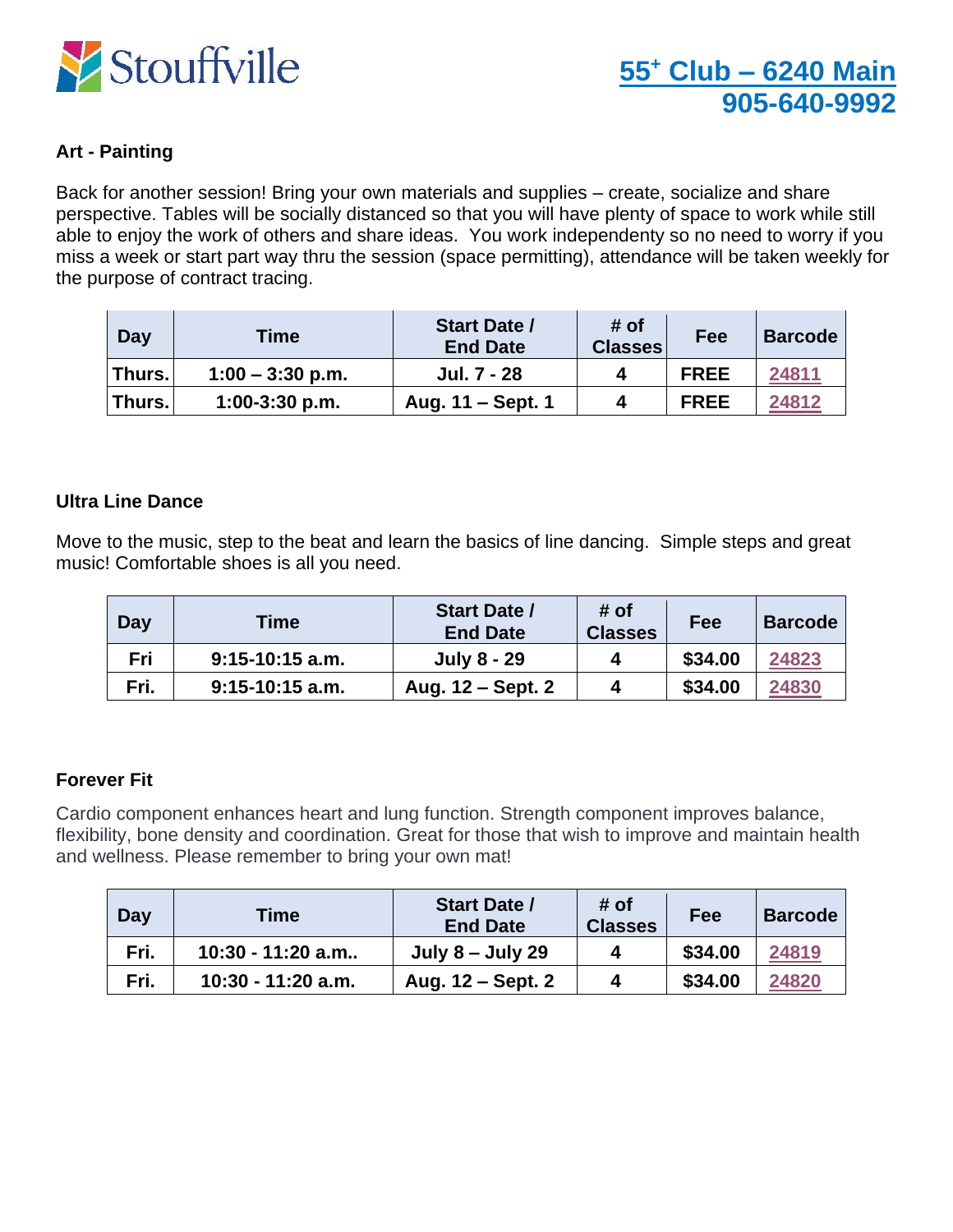

## **Workshops**

## **Afternoon Tea Rightsizing Workshop - How to Maximize Profit When Downsizing**

This workshop will help you identify and remove common pitfalls people encounter when attempting to downsize. You'll get tips on how to navigate your transition to a smaller home with greater effectiveness and ease.

You will learn how to:

- imagine and create the best move of your life
- quickly sort through a lifetime of possessions
- get rid of your stuff for good with this easy, 5-step process

| Day  | <b>Time</b>      | <b>Start Date /</b><br><b>End Date</b> | # of<br><b>Classes</b> | Fee         | <b>Barcode</b> |
|------|------------------|----------------------------------------|------------------------|-------------|----------------|
| Fri. | $1:30-2:30$ p.m. | July 22nd                              |                        | <b>FREE</b> | 24831          |

#### **What is the difference between Alzheimer's Disease and Dementia?**

Dementia is an umbrella term that covers a wide range of cognitive conditions. Come learn about the most common types of dementia that are being diagnosed.

Advice will be given about how to have a healthy brain as well as outlining key warning signs and symptoms of Alzheimer's Disease. Recommendations will be highligted on ways we can keep our brain healthy, as well as lowering our risk of developing Dementia.

| Day  | <b>Time</b>                                  | <b>Start Date /</b><br><b>End Date</b> | # of<br><b>Classes</b> | Fee         | <b>Barcode</b> |
|------|----------------------------------------------|----------------------------------------|------------------------|-------------|----------------|
| Fri. | $1:30-2:30$ p.m.<br>$Q & A - 2:30-3:00 p.m.$ | <b>August 26</b>                       |                        | <b>FREE</b> | 24901          |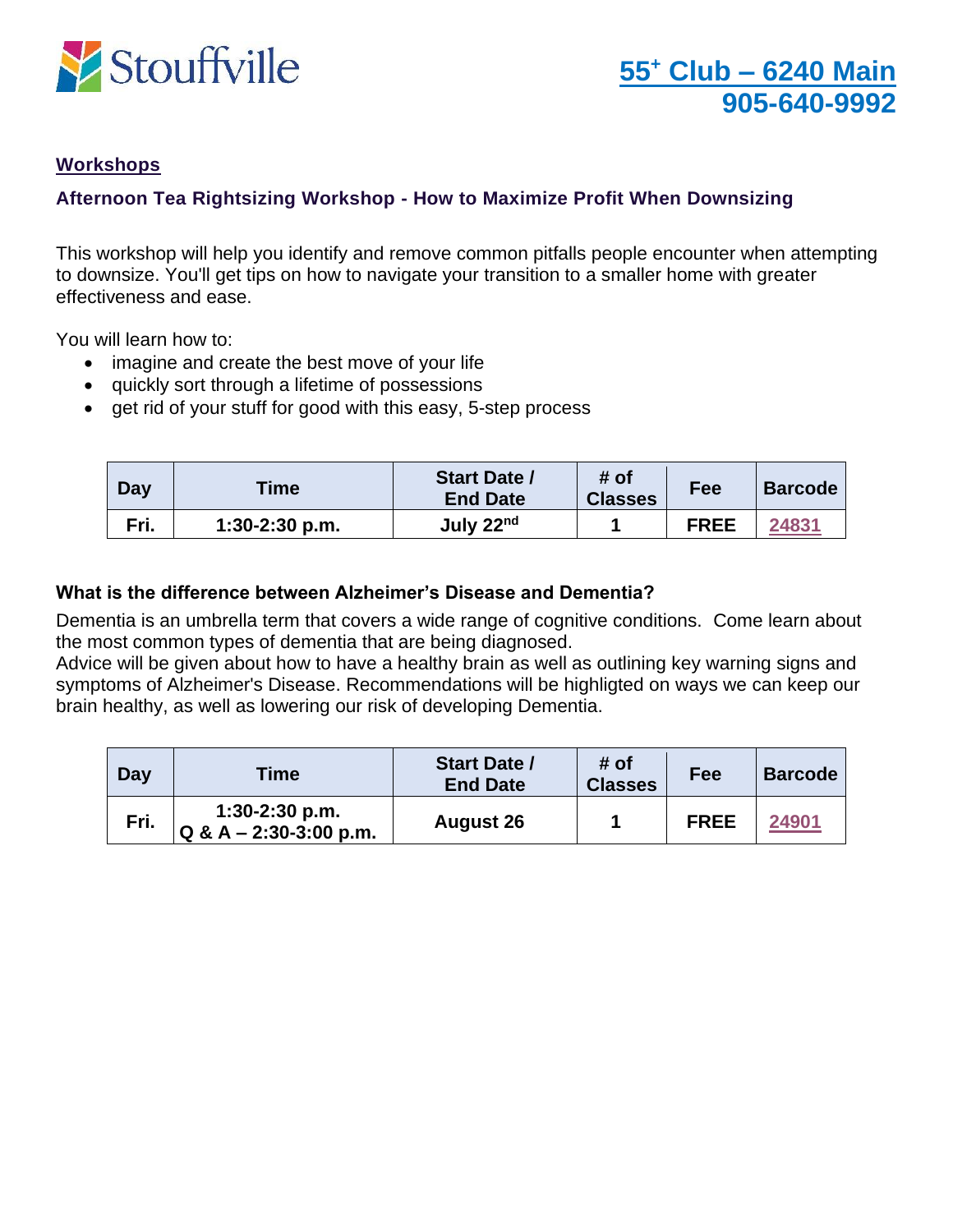

## **Book Club**

There's nothing better than a good book to engage conversation and meet new friends. The book club meets monthly. Contact [jen.mceachen@townofws.ca](mailto:jen.mceachen@townofws.ca) for further details on the book club.

| <b>Day</b> | Time               | <b>Book of the Month</b>                             | <b>Date</b>    | Fee         | <b>Barcode</b> |
|------------|--------------------|------------------------------------------------------|----------------|-------------|----------------|
| Fri.       | $1:30 - 3:00$ p.m. | <b>Nineteen Minutes</b><br>by Jodi Picoult           | <b>Jul. 22</b> | <b>FREE</b> | 24813          |
| Fri.       | $1:30 - 3:00$ p.m. | <b>Mrs. Queen Takes the Train</b><br>by William Kuhn | <b>Aug. 26</b> | <b>FREE</b> | 24814          |

## **55<sup>+</sup> Club Activities**

**55<sup>+</sup> Club Memberships support many weekly activities and events at our club, located at 6240 Main Street. Many of your favourites are back, more will resume as members return.**

**Membership is required for all activities listed below, activities are FREE for members, contact Jen McEachen – Recreation Programmer for Older Adults by email –** [jen.mceachen@townofws.ca](mailto:jen.mceachen@townofws.ca) **or phone at 905-640-1900 extension 5332 for further details.**

**Membership can be purchased online or at the Leisure Center, 2 Park Drive. Residents - \$21.00 / NON Residents - \$26.00**

## **Billiards, Snooker & Table Tennis**

Join us for "pool" or table tennis. A great chance to return to the club to socialize with previous acquaintances. Equipment is provided but you can bring your own if you wish. Cleaning protocols are followed for the safety of all. You can play "pool" or table tennis or both, sub groups will be set up to allow for rotation or matches.

## **Mondays 1:45 – 3:45 p.m.**

## **Duplicate Bridge!**

Join us for duplicate bridge. Health and Safety Protocols will be applied to allow us to resume duplicate bridge.

Each player must register individually, regular partners will be paired together but both must register. Capacity will be gradually increased as we become familiar and comfortable with protocols

**Tuesdays 1:00 – 4:00 p.m.**